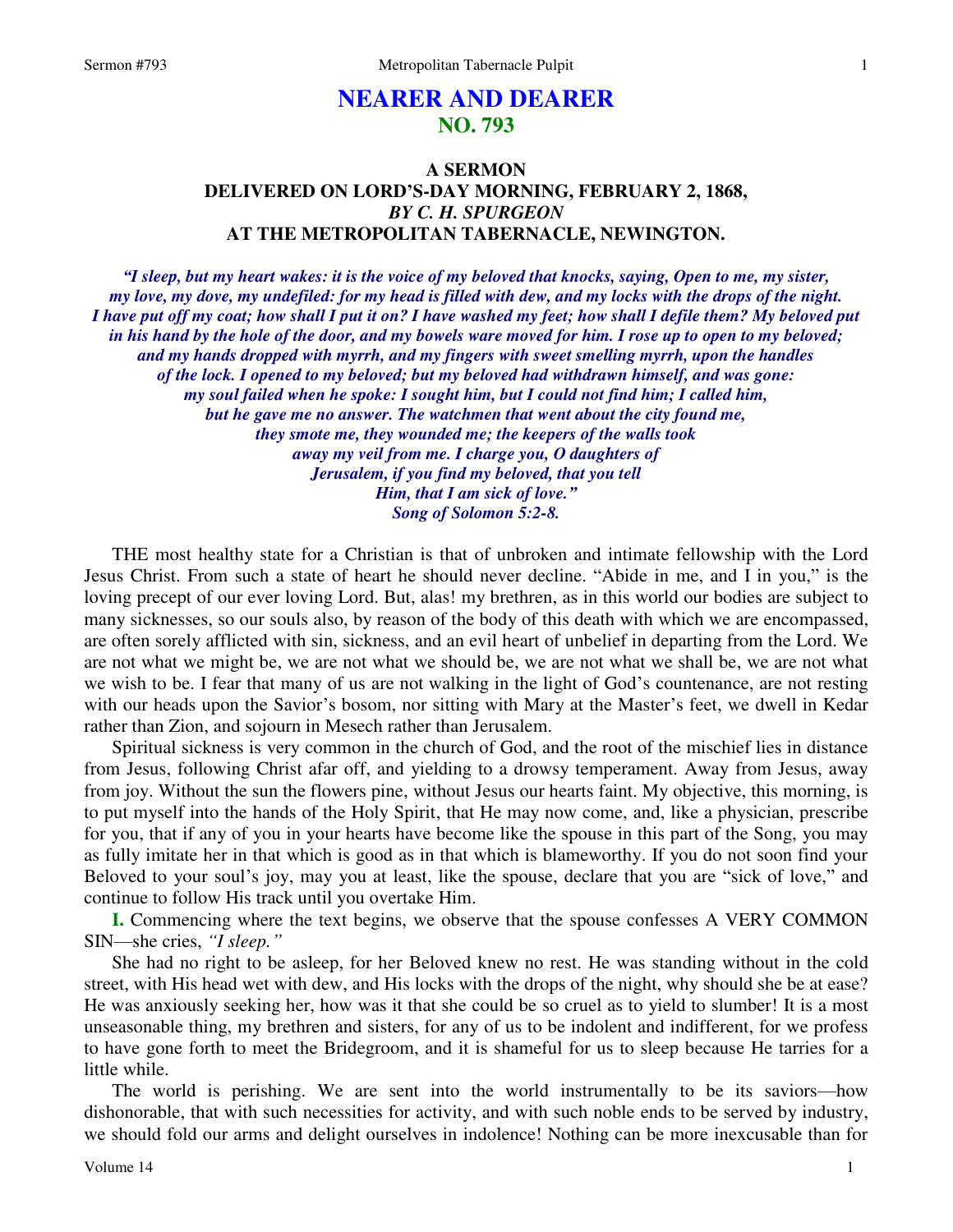us to sleep, seeing that we are not of the night nor of darkness. If we had been the children of the night, it might seem according to our nature for us to be sluggards, but we have avowed that the light of the glory of God in the face of Jesus Christ has shone into our eyes, let us not therefore sleep as do others, but let us watch and be sober, for they who sleep, sleep in the night, and since the night is past to us, it is highly indecent and improper that we should still continue to toss upon the bed of sloth.

No time for slumber, it seems to me, can be more unseasonable to the Christian than the present one, for the world is reeking with wickedness and superstitions like the frogs of Egypt are covering the land. Everyone who is but so much as half awake can see the enemy industriously sowing tares among the wheat. Shall the watchmen of Zion continue to slumber on their watchtowers when the foe is undermining the bulwarks? Shall the shepherds sleep when the wolf has broken into the fold? Shall the seamen sleep when the gale is furiously driving the vessel upon the rocks? So far as our own hearts are concerned, we have no private reasons for slumbering, for our daily cares require watchfulness, the temptations which assail us every hour demand of us that we should stand with our loins girt, and our abounding enemies all warn us that our danger is extreme unless we are always fully equipped in our celestial armor.

If we must sleep, let it be in a less dangerous position than these hostile lands through which we march today, there will be rest enough on the other side of Jordan, where the drawn sword is exchanged for the well-tuned harp, but to be careless now is to sleep in the midst of a bloody conflict, to dream upon the verge of a precipice, and to sport in the jaws of death. From our beds let the Master's voice arouse us, for He cries aloud, "What I say unto you I say unto all, Watch."

Do you not find, my brethren, that almost unconsciously to yourselves, a spirit of indifference steals over you? You do not give up private prayer, but alas! it becomes a mere mechanical operation. You do not forsake the assembling of yourselves together, but still your bodily presence is all that is given, and you derive no refreshment from the unspiritual exercise. Have you not sat at the Lord's Table spiritually asleep? Has not the heavenly watcher detected your soul nodding when the sacred emblems have been spread before you, or even in your mouth? Have you not been content with the bare symbols, which are barrenness, while the spiritual essence, which is marrow and fatness, you have not tasted?

I find from the very fact that I am always engaged in the Master's service from the early morning till far into the night, that I become dull and carnal, being cumbered with much serving, so that I have to question the vitality of my religion because its freshness and vigor flag. It is grievous to go on like a clock which is wound up, not because you rejoice in the work, but because you must. My soul shudders at the thought of routine religion, formal service, dead devotion, mechanical godliness. What a mercy to reach the fresh springs, to feel a daily renewed youth, an anointing with fresh oil! For this I pine and pant.

One gets driving on in the dark, as coachmen sometimes do when they are asleep on the box, dangerous work, this! I know that I am safe in Christ, but I could fain suffer anything rather than become habitually of a slumbering heart. Better smart under the long whip of affliction, or feel the stings of conscience, or even the darts of the devil, than lie down in carnal security's lap to be shorn of one's locks by the Philistines, yet I fear this has been my case. I do not know how far my confession may be echoed by my brethren today, but I am shrewdly suspicious that the more wakeful you are, the more heartily will you acknowledge a terrible tendency in the other direction.

Again let me remind you that to sleep now is an evil thing, dangerous to yourselves, a cruel thing to others, an ungrateful act towards Christ, and dishonorable to His cause. Shall such a King be served by lie-a-bed soldiers? Shall His midnight pleadings be repaid by our daylight sleepiness? Shall an agony of bloody sweat be recompensed by heavy eyelids and yawning mouths? Away, forever away, O you who are redeemed by the Well-beloved, with this detestable slumber, of which I fear you must honestly confess yourselves to have been guilty!

**II.** The song before us reminds us of A HOPEFUL SIGN. *"My heart wakes."*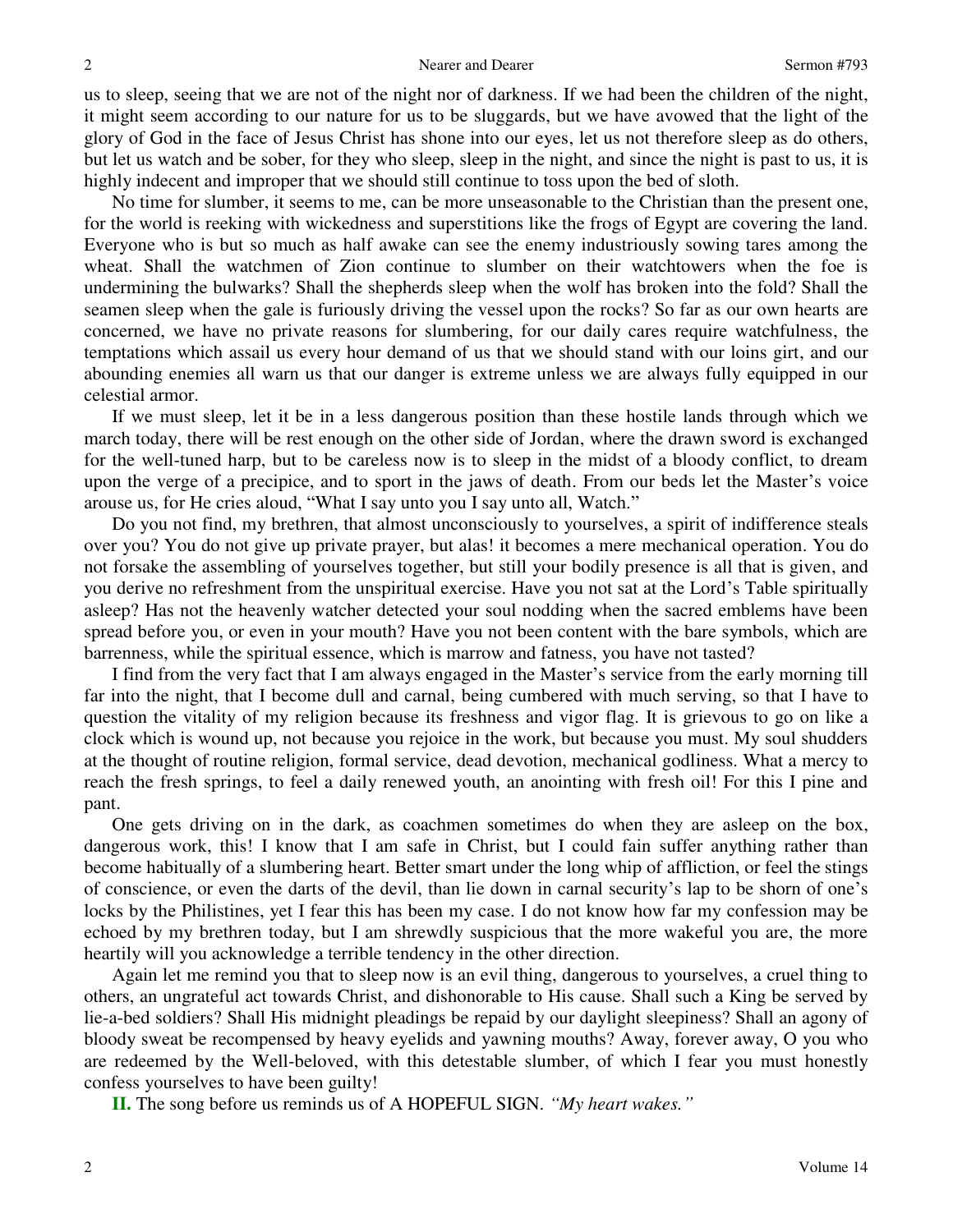What a riddle the believer is! He is asleep, and yet he is awake. His true self, the I, the veritable *Ego* of the man is asleep, but yet his heart, his truest self, his affections, are awake. The believer is a standing paradox, he cannot even understand himself. The wakefulness of the heart, does it not mean just this? "I sleep, but I am not content to be asleep"? The true believer is not satisfied to slumber. Time was when, if he could have pacified his conscience, he would have been extremely thankful, however deadly might have been the drug which caused the slumber, but now the man starts, shivers, tosses to and fro in his sleep, is unrested by his rest, dreams horribly, and cries to be awakened. The saved man cannot be happy in a false and rotten peace. The divine life within struggles against the monstrous serpent of sin which tries to twist its folds of sleep around it. No renewed heart can enjoy perfect rest while conscious of being an idler in the vineyard, and a loiterer in the race.

Backsliding believer, does your heart wake? If so, you will know it, for it will smite you, it will upbraid you, and demand of you whom you are, that you should thus behave yourself! Elect of God, and yet asleep while Jesus is dishonored? Redeemed by blood, and yet misspending time which belongs to your Redeemer? Married to Christ, and yet absent from your Husband, and content without a smile from His dear face! How can it be? Be ashamed and be confounded, and never show your face any more, for this is ingratitude of the deepest dye.

It is a hopeful sign when a man can conscientiously say as much as the spouse in this case, but remember it is not much to say. Do not pride yourself upon it. Be ashamed that you should be asleep at all. Do not congratulate yourself that your heart is awake. Be thankful that infinite love affords you grace enough to keep your heart alive, but be ashamed that you have no more when more *may* be had and *should* be had. Mere longings and moans are so small a work of grace, that they should alarm rather than console. It will be a foul temptation of Satan if you are led to say, "I am content to sleep so long as my heart does but wake."

Firm resolves of amendment are needful, but something more than resolves. Alas! I have need to add those few words, because the most of our resolutions vanish into thin air. We get as far as this, "I am not quite content to be in such a lukewarm state of mind, and I will therefore by and by endeavor to arouse myself, and renounce this downy bed of sloth." This is not much to say, for it is no more than we ought to do, it is all the less, because we so seldom keep the vow, but like the disturbed sluggard, we turn over to the other side and mutter sullenly, "A little more folding of the hands to sleep." I fear that there are thousands of God's children who are enough awake to know that they are asleep, enough convinced of their wrong to know that they are wrong, and to hope that they will one day be better, but alas! they continue in the same unhallowed condition.

May I invite every believer to make a strict examination of his own spiritual state. My brother, you may be sleeping through great worldly prosperity, for nothing tends to slumber more surely than a gentle rocking in the cradle of luxury. On the other hand, you may be sleeping because of overwhelming sorrow, even as the twelve fell asleep when our Lord was in the garden. Some make a downy pillow of their wealth, but others fall asleep in their poverty, like Jacob with a stone for his pillow. To be surrounded with constant worldly occupation, to be oppressed with many cares in business, this is to pass through the enchanted ground, and happy is the man who has grace enough to overcome the influence of his position.

Now, if your heart is today sufficiently awake to tell you that you are not living as near to God as you were some years ago, that you have not the love to Him you once had, that your warmth and zeal for Christ have departed from you, I beseech you hear the voice of Jesus Christ, "As many as I love, I rebuke and chasten: be zealous therefore, and repent." "Repent and do your first works." Turn unto your Savior now, that this very day ere the sun goes down you may rejoicingly exclaim, "I have found him whom my soul loves; I will hold him, and will not let him go."

**III.** The third thing in the text is A LOVING CALL.

Asleep as the spouse was, she knew her Husband's voice, for this is an abiding mark of God's people. "My sheep hear my voice." A half sleeping saint still has spiritual discernment enough to know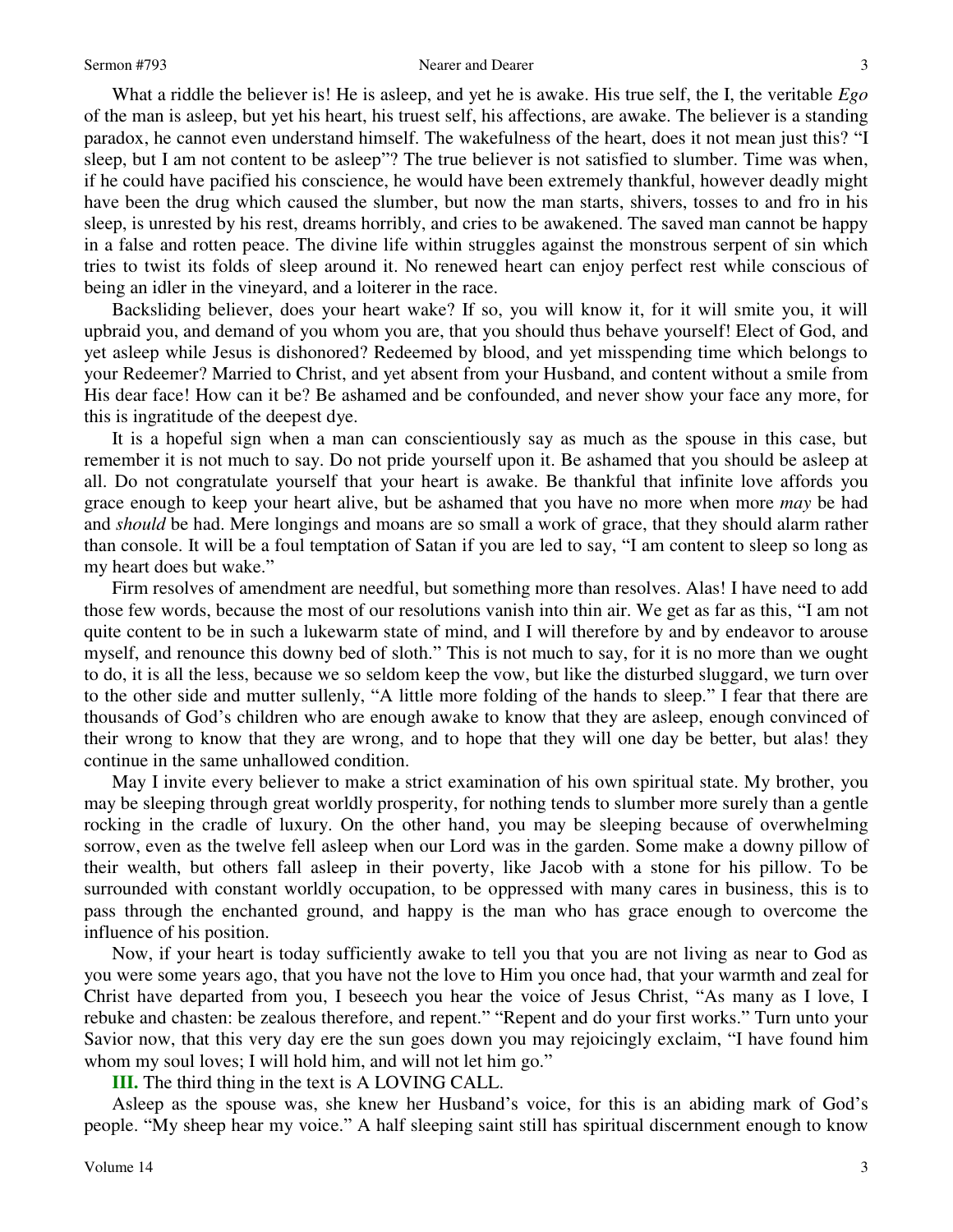when Jesus speaks. At first the Beloved one simply *knocked*. His objective was to enter into fellowship with His church, to reveal Himself to her, to unveil His beauties, to solace her with His presence. Such is the objective of our blessed Lord, this morning, in bringing us to this house. I hope this sermon will be a knock, I trust my discourse may give many knocks at the door of every backsliding believer here. Jesus cries, "Open to me! Open to me!" Will you not admit your Savior? You love Him. He gave Himself for you, He pleads for you, let Him into your soul, commune with Him this morning.

When you turn to read His Word, every promise is a knock. He says, "Come and enjoy this promise with Me, for it is yea and amen in Me." Every threatening is a knock. Every precept is a knock. In outward providences every boon which we receive through our Mediator's intercession is a gentle knock from His pierced hand, saying, "Take this mercy, but open to Me! It comes to you through Me, open to Me!"

Every affliction is a knock at our door; that wasting sickness, that broken bone, that consumptive daughter, that rebellious child, that burning house, that shipwrecked vessel, and dishonored bill—all these are Christ's knockings, saying, "These things are not your joys, these worldly things can afford no rest for the soles of your foot, open to Me, open to Me! These idols I am breaking, these joys I am removing, open to Me, and find in Me a solace for all your woes." Knocking, alas! seems to be of little use to us. We are so stubborn and so ungenerous towards our heavenly Bridegroom, that He, the crucified, the immortal lover of our souls may stand and knock, and knock, and knock again, and the preacher and adversity may be His double hammer, but yet the door of the heart will not yield.

Then the Bridegroom tried his voice. If knocking would not do, He would *speak* in plain and plaintive words, "Open to me, my sister, my love, my dove, my undefiled." The Lord Jesus Christ has a sweet way of making the word come home to the conscience, I mean, not now, that effectual and irresistible power of which we shall speak by and by, but that lesser force which the heart may resist, but which renders it very guilty for so doing. Some of you who are the Lord's people, have heard soft and sweet whispers in your heart, saying, "You are saved, now, My beloved, live in the light of salvation. You are a member of My mystical body, draw near and enjoy fellowship with Me, such as a member ought to have with its Head."

Do you not see the Lord Jesus beckoning to you with a gentle finger, and saying, "Come with Me oftener into the closet of secret prayer, get oftener alone to muse on things divine, acquire the habit of walking with Me in your business. Abide in Me, and I in you"? Do not these admonitions visit you like angels' whispers, and have you not too often resisted them? Have you not been thoughtful of them for the moment, and recorded them in your diary, and then forgotten them and lived as frigidly as you had done before, though the Sun of Righteousness was waiting to arise upon you with healing beneath His wings?

Now, beloved, observe the appeals which the Beloved here makes. He says, "Open to me," and His plea is the love the spouse has to Him, or professes to have, the love He has to her, and the relationship which exists between them. "Open to me, my *sister*. Next akin to Me, bone of My bone, flesh of My flesh, born of the same mother," for Jesus is "the seed of the woman," even as we are. One with us in our humanity, He takes each human heart that believes to be His mother, and sister and brother. "Open to me, my sister." If you are so nearly related to Jesus, why do you act so coldly towards Him? If, indeed, He is your closest kinsman, how is it that you live so far remote, and come not to visit Him, neither open the doors of your heart to entertain Him?

*"My dove,* My gentle one, My favorite, My innocent." Oh, if you are indeed His dove, how can you rest away from the dovecote? How can you be satisfied without your mate? One turtle pines without the other, how is it you do not pine to have fellowship with the dear Husband of your soul? *"My love,"* Jesus calls us what we profess to be. We say we love Him, yes, and unless we have been dreadfully deceived, we do love Him. It brings the tears to my eyes to think that I should so often be indifferent to Him, and yet I can say it as before Him, "You know all things, you know that I love you."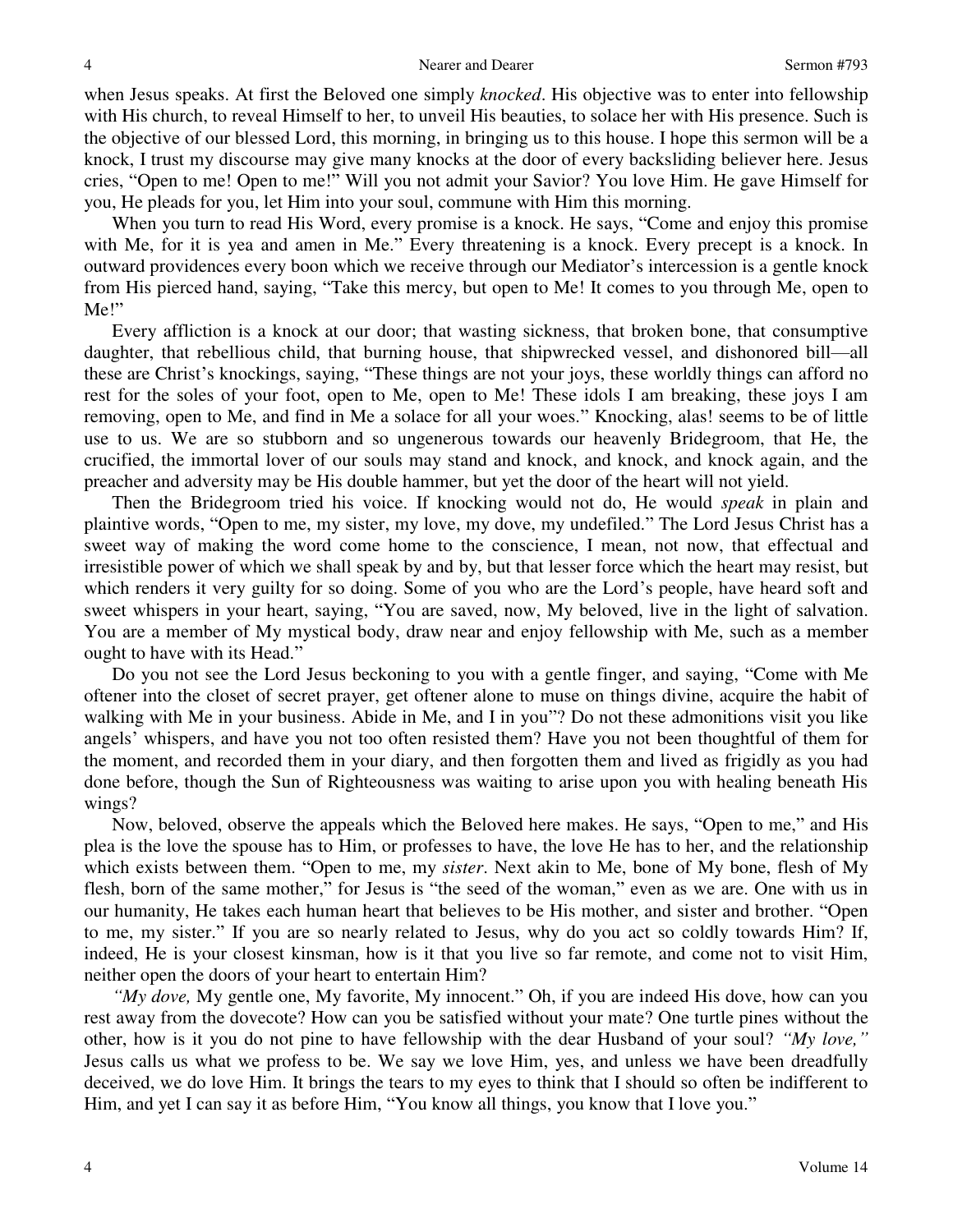Men and brethren, if we love Him, let us crave His presence in our souls. How miserable must it be to live as some do day after day, without a real soul-stirring heaven-moving prayer. Are there not some who continue week after week without searching the word, and without rejoicing in the Lord? Oh, wretched life of banishment from bliss! Dear hearer, can you be satisfied to go forth into the world, and to be so occupied with it, that you never have a desire towards heaven? If so, mourn over such backsliding, since it exiles you from your best Beloved's bosom.

The Bridegroom adds another title, *"My undefiled."* There is a spiritual chastity which every believer must maintain, our heart belongs to no one but Christ. All other lovers must be gone, He fills the throne. He has bought us, no other paid a part of the price, He shall have us altogether. He has taken us into personal union with Himself, of His mystical body we make up a part, we ought, therefore, to hold ourselves as chaste virgins unto Christ, undefiled with the pollutions of the flesh and the rivalries of earthly loves. To the undefiled Jesus says, "Open to me." Oh! I am ashamed, this morning, to be preaching from such a text, ashamed of myself most of all, that I should need to have such a text applied to my own soul. Why, beloved, if Christ deigns to enter into such a poor miserable cottage as our nature is, ought we not to entertain the King with the best we have, and feel that the first seat at our table is all too poor and too lowly for Him?

What if in the midst of this dark night our Beloved comes to us who profess to love Him, shall He have to knock and speak and plead by every sweet and endearing title, and yet shall we refuse to arise and give Him the fellowship He craves? Did you notice that powerful argument with which the heavenly lover closed His cry? He said, "My head is filled with dew, and my locks with the drops of the night." Ah, sorrowful remembrances, for those drops were not the ordinary dew that fall upon the houseless traveler's unprotected head, His head was wet with scarlet dew, and His locks with crimson drops of a tenfold night of God's desertion, when He "sweat as it were great drops of blood falling down to the ground." My heart, how vile are you, for you shut out the Crucified. Behold the Man thorn-crowned and scourged, with traces of the spit of the soldiers, can you close the door on Him? Will you despise the "despised and rejected of men"? Will you grieve the "Man of sorrows, and acquainted with grief"? Do you forget that He suffered all this for you, for you, when you deserve nothing at His hands? After all this, will you give Him no recompense, not even the poor return of admission to your loving communings?

I am afraid some of you believers think it a very small thing to live a day or two without fellowship with God in prayer. Probably you have fallen into such a sleepy state that you can read your Bible without enjoyment, and yet you do not feel it to be any very remarkable thing that it is so. You come to and fro to the Tabernacle and listen to the Gospel, and it does not come home to you with the power it once had, and yet you do not feel at all alarmed about it. My Master does not treat your state of mind with the same indifference that you do, for it causes Him pain, and though as Mediator His expiatory griefs are finished once for all, yet He has anguish still over your indifference and coldness of heart, these sorrows are the drops that bedew His head, these are the dewdrops that hang about His raven locks.

O will you grieve Him, will you open all His wounds and crucify Him afresh, and put Him to open shame? Doors of the heart, fly open! Though rusted upon your hinges, open you at the coming of the sorrowful Lover who was smitten of God and afflicted. Surely the argument of His grief should prevail instantly with every honest heart, He whose head is wet with dew, and His locks with the drops of the night, must not be kept standing in the street, it behooves us that He be entertained with our warmest love, it is imperative that He is housed at once.

**IV.** Yet the spouse hastened not to open the door, and I am afraid the like delay may be charged upon some of us. Our shame deepens as we pursue our theme, and think how well our own character is photographed here by the wise man, for notice, in the fourth place, that after the knocking and the pleading, the spouse made A MOST UNGENEROUS EXCUSE.

5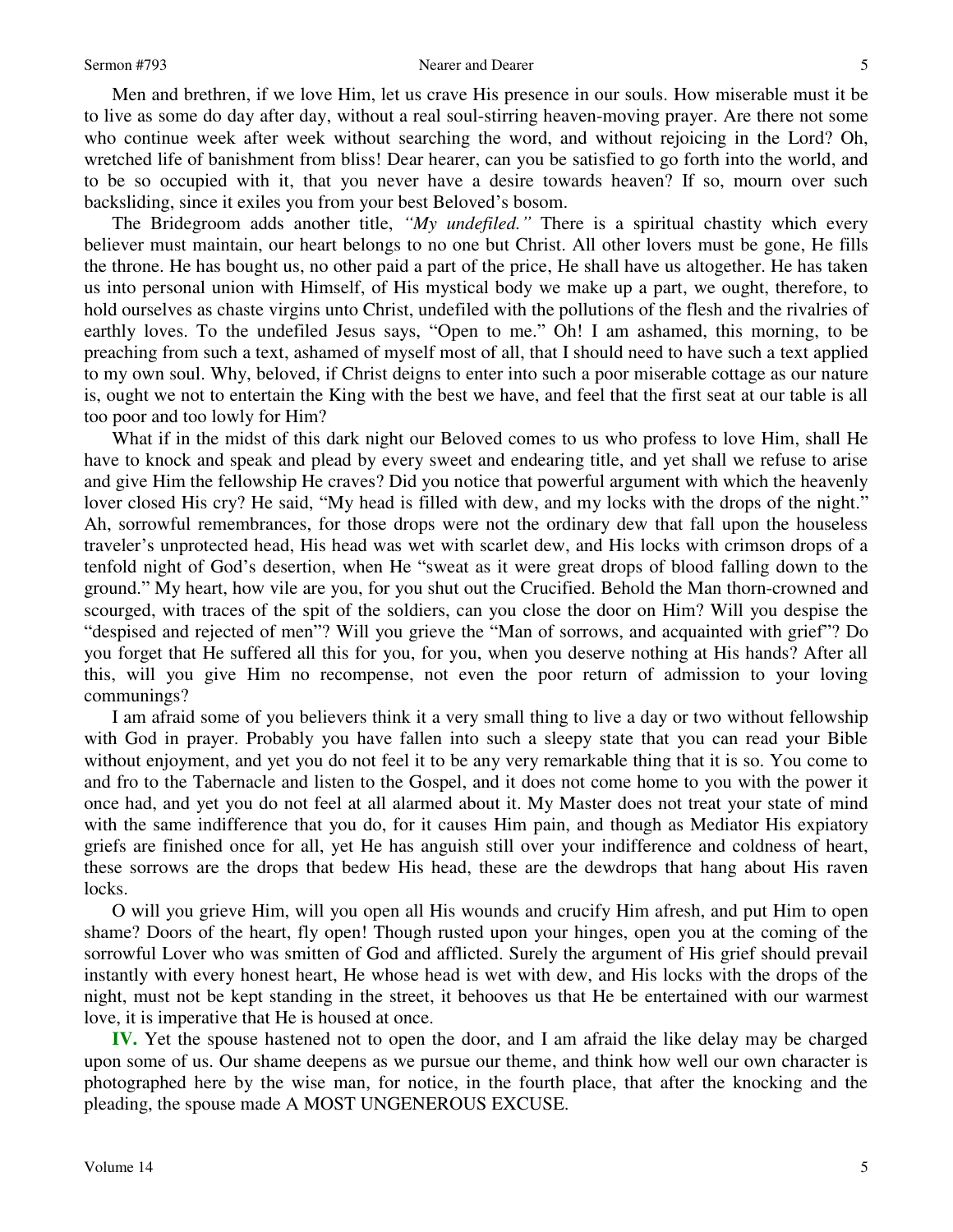She sat like a queen, and knew no sorrow. She had taken off her garments and washed her feet as travelers do in the East before they go to rest. She was taking her ease in full security, and therefore she said to her Beloved, "I have put off my tunic, how cannot robe myself again. As for my feet, I have washed them, and to tread the floor to open the door would defile them, therefore, I pray You have me excused." A bad excuse was in this case far worse than none, because it was making one sin an apology for another. Why did she put off her coat? The Bridegroom had not come, she should have stood with her loins girt about, and her lamp trimmed. Why had she washed her feet? It was right to do so if the emblem had indicated purity, but it indicated carnal ease. She had left holy labor for carnal rest. Why did she do so? She thus makes her wicked slumber and inaction to be an excuse for barring out her Husband.

My dear brethren and sisters, there is a temptation which is very cunning on the part of Satan, and perhaps he will exercise that upon some of you this morning. While I have been preaching, you have said, "Well, that is just like me. The text fully opens up my experience," and the devil will then say, "Be satisfied, you see you are in the same condition as the spouse was, therefore it is all right." Oh, damnable temptation! what can be more vile than this, that because another has sinned against the Beloved, I am to be content to sin in the same way!

Perhaps you will turn this sad course of conduct in the ancient spouse into an excuse for your own negligence. Shall I English the excuse she made? it is this, "O Lord, I know that if I am to enter into much fellowship with You, I must pray very differently from what I have done of late, but it is too much trouble, I cannot stir myself to energy so great. My time is so taken up with my business, I am so constantly engaged that I could not afford even a quarter of an hour for retirement. I have to cut my prayers short."

Is this the miserable excuse in part? Shall I go on? Shall I tell out more of this dishonorable apology? It is this, "I do not want to begin an examination of myself, it may reveal so many unpleasant truths. I sleep, and it is very comfortable to sleep, I do not want to be driven out of my comforts. Perhaps if I were to live nearer to Christ, I should have to give up some of the things which I so much enjoy. I have become conformed to the world of late, I am very fond of having Mr. So-and-so to spend an hour with me in the evening, and his talk is anything but that which my Master would approve of, but I cannot give him up. I have taken to read religious novels. I could not expect to have the Lord Jesus Christ's company when I am poring over such trash as that, but still I prefer it to my Bible, I would sooner read a fool's tale than I would read of Jesus' Love."

How ashamed I feel this morning, to have to put it into words like these, the sins of some of you, but my words are literal truth. Do not many of you live as if you had a name to live, and were dead? Jesus Christ comes, and knocks this morning, and reminds you that the happiest life is living near to Him, that the holiest, purest, sweetest hours you ever had were those in which you threw yourselves upon Him, and gave up all besides. He reminds you of your better days, O do not I pray you offer Him excuses frivolous and vexatious. O despise not your Lord who died for you, in whose name you live, with whom you hope to reign forever, who is to wrap you about with glory in the day of His appearing. Let it not be said that He is pushed into a corner, and His love despised, while the vile painted-faced world takes up the love of your life. It should not be so, it is baseness itself on our part when it is so.

Still as a wonder of wonders, although shamefully and cruelly treated, the beloved Husband did not go away. We are told that He "put His hand by the hole of the door," and then the bowels of His spouse were moved for Him. In the Eastern door there is generally a place near the lock into which a man may put his hand, and there is a pin inside which, if removed, unfastens the door. Each one of these locks is different from another, so that no one usually understands how to open the door except the master. So the Master in this case did not actually open the door—you notice the spouse did that, but He pulled out the pin, so that she could see His hand, she could see that the door was not fast closed now He had removed the bar. "My beloved put His hand by the latch of the door."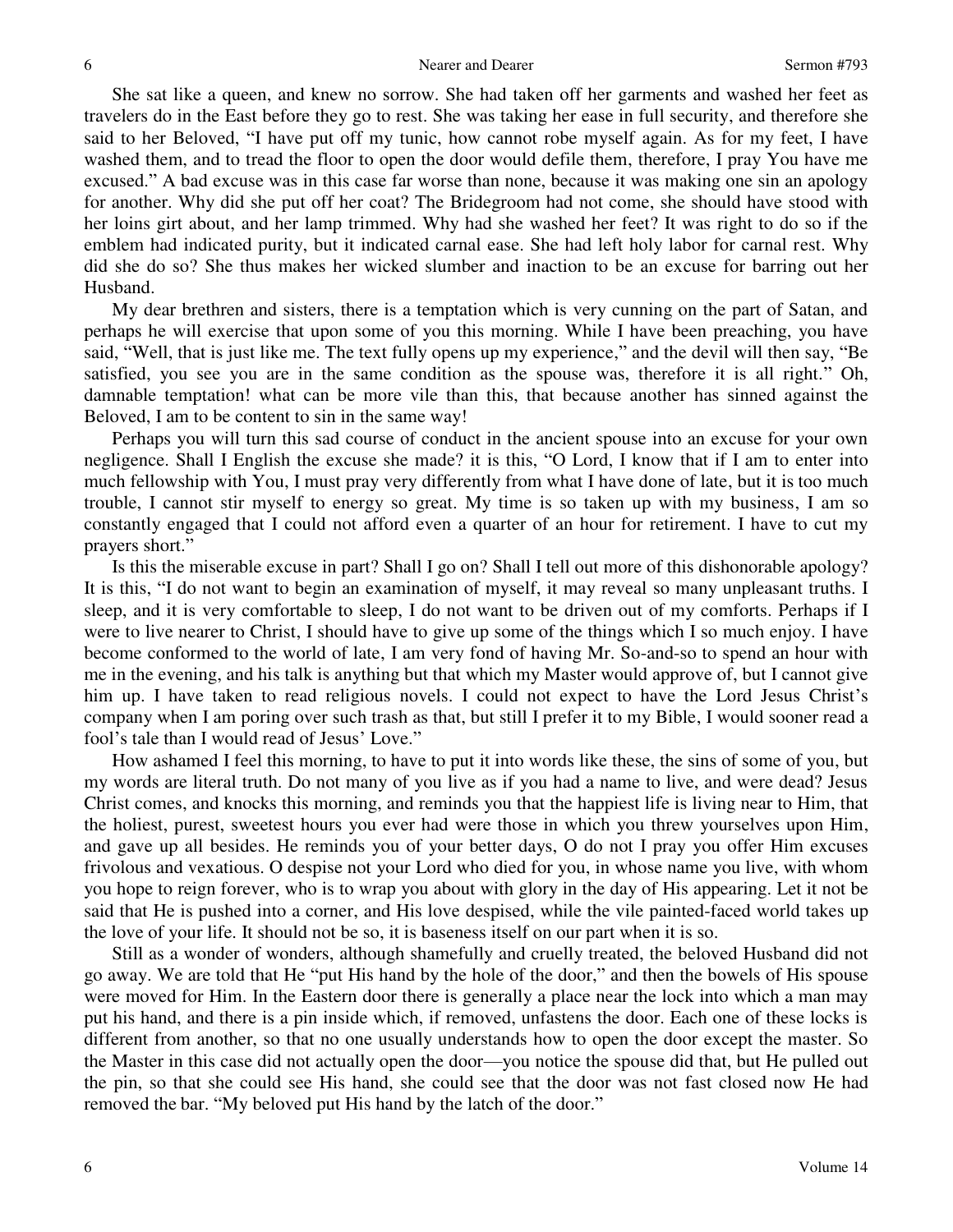Does not this picture THE WORK OF EFFECTUAL GRACE, when the truth does not appeal to the ear alone, but comes to the heart, when it is no longer a thing thought on, and discussed and forgotten, but an arrow which has penetrated into the reins, and sticks fast in the loins to our wounding, and ultimately to our spiritual healing? No hand is like Christ's hand. When He puts His hand to the work it is well done. He "put *in* His hand," not His hand on me to smite me, but His hand in me to comfort me, to sanctify me. He put in His hand, and straightway His Beloved began to pity Him, and to lament her unkindness. She thought as she looked at that hand pierced with the nail mark, "O Jesus, have I no love for You? Have You done all this for me, and have I been a transparent hypocrite after all, and locked You out when I ought to have admitted You? I have used no other friend so ill. I should have been ashamed to have thought of such conduct even to a foe. But You, O You who have done more for me than mother, brother, husband, friend, could have done, to You I have been an ingrate most base and willful." Her bowels were moved with repentance, her eyes gushed with tears, and she rose to let Him in.

As she arose she first buckled on her garments, and then she searched for the alabaster box of precious ointment, that she might anoint His weary feet and dewy locks, no sooner did she reach the door, than see the love of God to her! Her "hands dropped with myrrh, and her fingers with sweet smelling myrrh." Here is the Holy Spirit come to help our infirmities. She begins to pray, and the Holy Ghost helps her. She begins already to enjoy the sweetness, not of communion, but of the very desire after communion. For, beloved, when our tears begin to flow because we are far from Christ, those holy drops have myrrh in them. When we begin to pray for grace, there is a blessedness even about our yearnings, and longings, and sighings, and pantings, and pinings, our fingers drop with sweet smelling myrrh upon the handles of the lock.

An unction from the Holy One descends upon the soul when it is earnestly seeking for its Beloved. But that ought never to satisfy us. Behold another temptation of the devil. He will say to you, "On this very morning you felt some sweetness in hearing about Christ, your hands have evidently dropped with myrrh upon the handles of the lock." Yes, but still it is not the myrrh that will content the loving heart, it is Christ she wants, and if not only hands, but lips and feet and her whole frame had dropped with myrrh, this would never have contented her until she could get the Lord Himself.

I pray you, beloved, if the life of Jesus be in you of a truth, rest not satisfied with all the graces and the promises and the doctrines and the gifts of the Spirit of God, but seek after this most excellent gift, to know Christ, and to be found in Him, to say of Him, "He loved me, and gave Himself for me," and, yet more, "His left hand is under my head, and his right hand does embrace me." It was that effectually putting in of the hand that moved her. O Lord, grant the like unto us.

**VI.** But now, in the sixth place, observe THE DESERVED CHASTISEMENT which the Bridegroom inflicted.

When her spouse was willing to commune, she was not, and now that she is willing, and even anxious, what happens? I wish to describe this to you because some of you may have felt it, and others of you who never have, but have preserved your intimacy with Christ up till now, may be warned by it. The newly awakened one went to the door, and opened it to her Beloved, for though He was gone, she did not doubt of her love, nor of His love to her. "I opened to my beloved, but," says the Hebrew, "He had gone, he had gone." The voice of lamentation, the reduplicated cry of one that is in bitter distress. There must have been a sad relief about it to her sinful heart, for she must have felt afraid to look her dear one in the face after such heartless conduct, but sad as it would have been to face Him, it was infinitely sadder to say, "He is gone, He is gone."

Now she begins to use the means of grace in order to find Him. "I sought him," said she, "and I found Him not. I went up to the house of God, the sermon was sweet, but it was not sweet to me, for *He* was not there. I went to the communion table, and the ordinance was a feast of fat things to others, but not to me, for *He* was not there. I sought Him, but I could not find Him." Then she betook herself to prayer. She had neglected that before, but now she supplicated in real earnest, "I called Him, I said to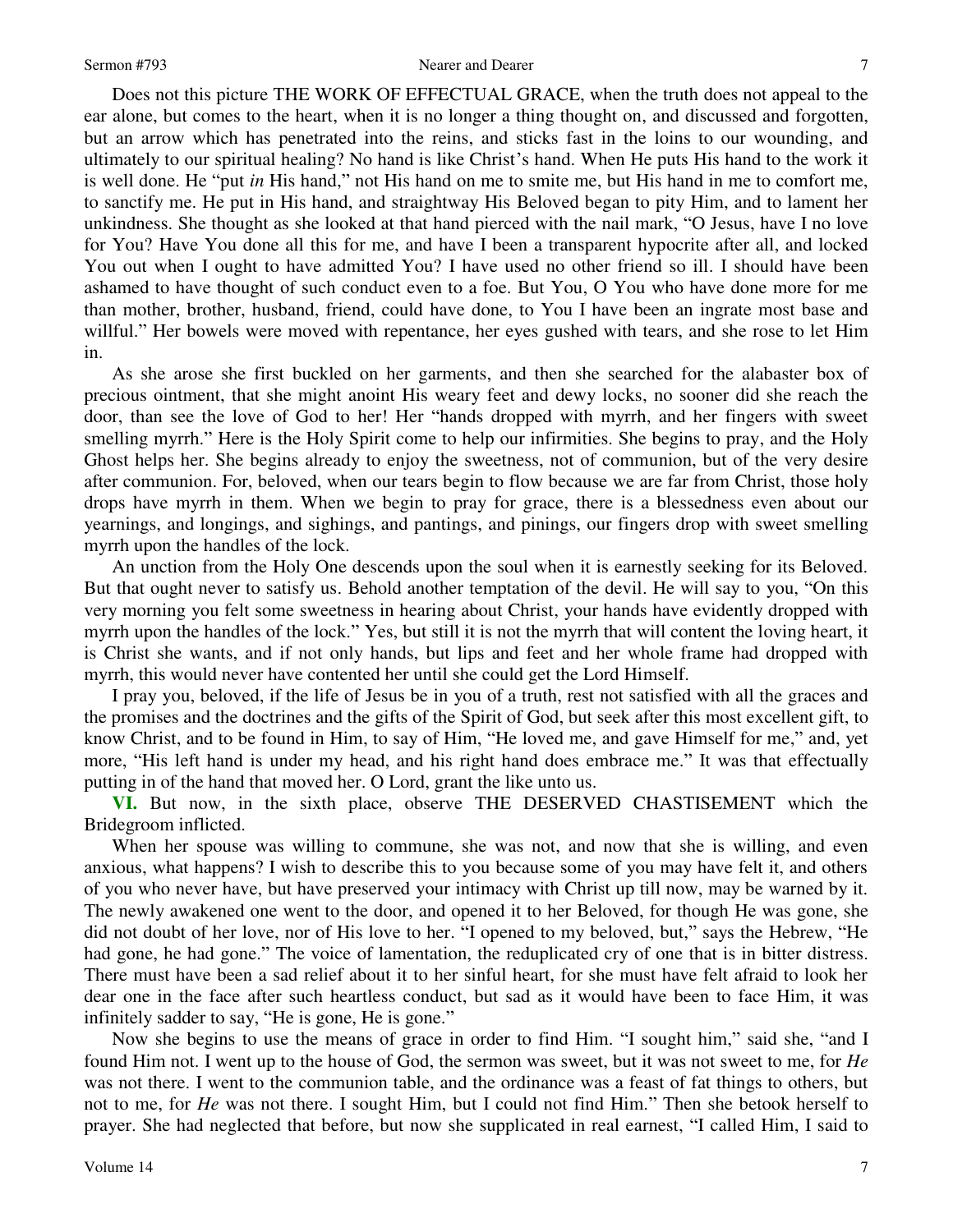Him, Come, my Beloved, my heart wakes for You. Jesus, reveal Yourself to me as You do not to the world—

### *'I thirst, I faint, I die to prove The sweetness of redeeming love, Thy love, O Christ, to me;'"*

Her prayers were many, she kept them up by day and by night. "I called him, but he gave me no answer." She was not a lost soul, do not mistake that. Christ loved her just us much then as before, nay, loved her a great deal more. If there can be any change in Christ's love, He must have much more approved of her when she was seeking Him in sorrow, than when she was reclining upon the couch and neglecting Him. But He was gone, and all her calling could not bring Him back.

What did she then? Why, she went to His ministers, she went to those who were the watchmen of the night, and what said they to her? Did they cheer her? Perhaps they had never passed through her experience, perhaps they were mere hirelings. However it might be, they smote her. Sometimes the truthful preaching of the Gospel will smite a child of God when he gets out of his walk with God, and it is right it should be so. But they did more than smite, they "wounded" her until she began to bleed from the wounds given by the very men whom she hoped would have comforted her. "Surely," she might have said, "You know where the city's King is, for you are the city's guards!" but she received no comfort.

When a poor soul in this case flies to an unsympathizing minister, he will say, "Well, you say you have lost the presence of Christ, you should bestir yourself to find it." "Yes," says the spouse, "I rose up and opened to Him." "You should use the means." "But I have used the means, I sought Him, but I found Him not." "You should pray." "I did pray, I called Him, but He gave me no answer." "Well then," perhaps they will add, "you should wait patiently for Him." "Oh, but," she says, "I cannot, I must have Him, I am sick of love." And then perhaps the minister will be sharp, and say, "I fear you are not a child of God." Now what is that? Why, that is taking away the veil from the mourning seeker, plucking away the ensign of sincerity from the benighted seeker. No woman went into the streets of Jerusalem without her veil, except she was of the baser sort, and the watchmen seemed to say to this woman, "You are of ill name, or you would not be here at this time of night crying out for one you have lost." Oh, cruel work to pull off her veil and expose her, when she was already wretched enough!

Sometimes a sharp sentence from a true minister may set a poor soul in the stocks who ought rather to have been comforted. I hope these hands will never pull away the veil from any of you poor mourning lovers of Christ. Far rather would these lips tell Him when I speak with Him, that you are sick of love. But it cannot be helped at all times, for when we are dealing with the hypocrite, the tender child of God thinks we mean him, when we are speaking against the formalist, as we must do, the genuine believer writes bitter things against himself. When the fan is in our hand, and we are seeking to thoroughly purge the floor, it sometimes happens that some of the lighter wheat gets blown a little away with the chaff, and so distress is brought to weak but real children of God. If so, recollect it is not our fault, for we would not grieve you, but it is your fault for having lost your Beloved, for if you had not lost Him, you would not have been saying, "Tell me where I shall find him!" but you would have been rejoicing in Him, and no watchmen would have smitten you, and no keepers of the walls would have taken away your veil from you, for Jesus would have been your Protector and your Friend.

**VII.** Now, to close. As the poor spouse did not then find Christ, but was repulsed in all ways, she adopted A LAST EXPEDIENT. She knew that there were some who had daily fellowship with the King, daughters of Jerusalem who often saw Him, and therefore she sent a message by them, "If you see my beloved, tell him that I am sick of love."

Enlist your brother saints to pray for you. Go with them to their gatherings for prayer. Their company will not satisfy you without Jesus, but their company may help you to find Jesus. Follow the footsteps of the flock, and you may by and by discover the Shepherd. And what a message it is to send